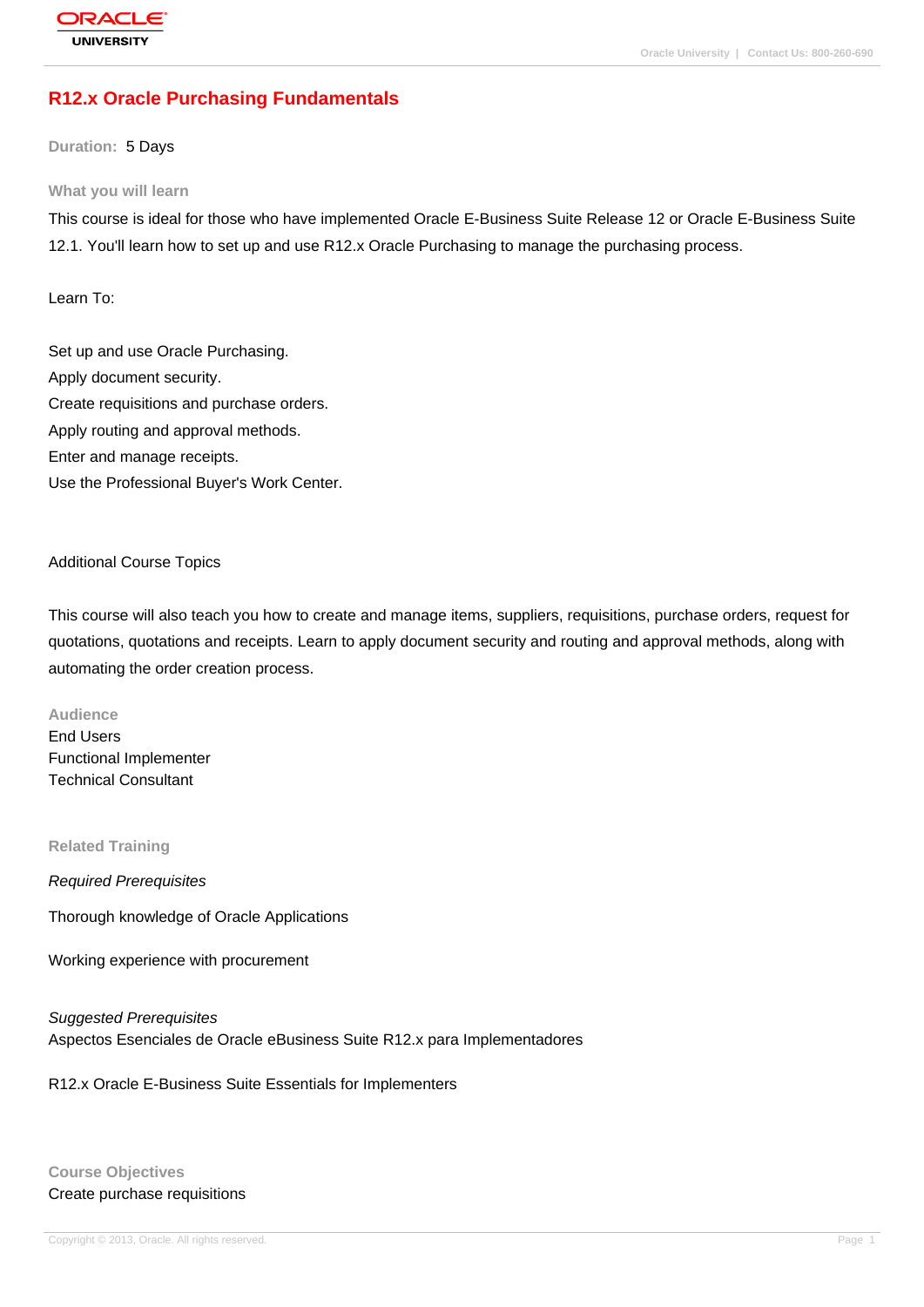Create standard, blanket and contract purchase documents

Understand how to use the Auto-Create window, Create Releases program and the PO

Create Documents Workflow process to automate document creation

Create Standard, Express, Cascade receipts, Substitute receipts, Returns and Corrections

Set up Pay on Receipt

Define document approval and routing process

Define document security and access levels

Understand the Period Close process for Purchasing

Understand Purchasing administration

Describe how the Purchasing process fits into the Procure to Pay lifecycle

Define and maintain suppliers

Use the Professional Buyer's Work-center

Create request for quotations

Set up and use an approved supplier list and sourcing rules

#### **Course Topics**

#### **Procure To Pay Lifecycle Overview**

Understanding Procure to Pay Lifecycle Understanding Oracle Procure to Pay Process

#### **Oracle Purchasing Overview**

Understanding Purchasing Process Requisition to Purchase Order Overview of the Ordering Process The Receiving Process Purchasing Integration

#### **Enterprise Structure – Locations, Organizations, and Items**

Understanding the Enterprise Structure Defining Locations Defining Inventory Organizations Establishing Inventory Parameters Creating Units of Measure Creating a Purchasing Category Item Attributes Defining and Maintaining Items Describing and Using Category Sets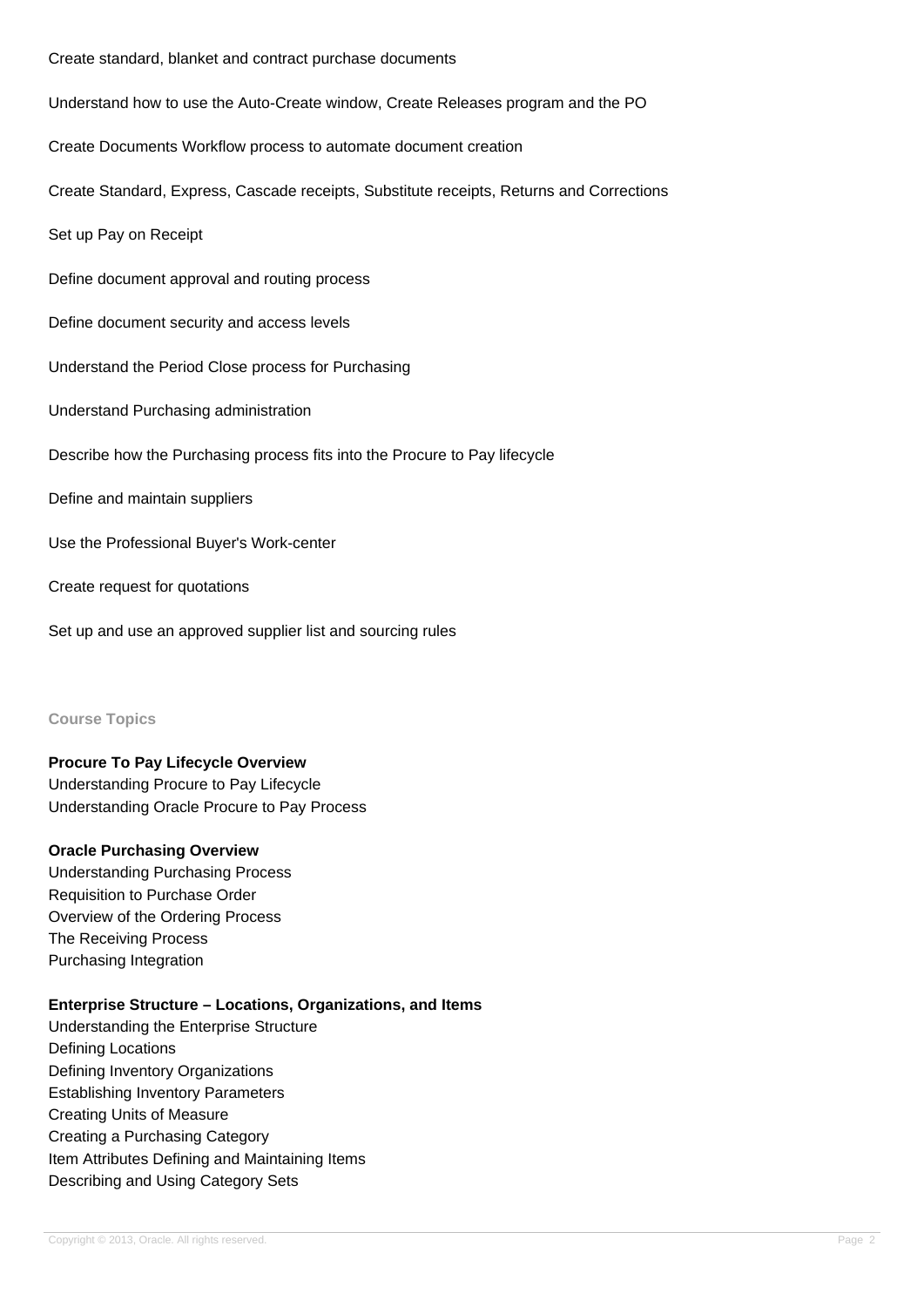## **Suppliers**

Overview of Suppliers Entering Supplier Information Defining Supplier Site Information Managing Suppliers Running Supplier Reports Understanding Financial Options Defining Supplier Profile Options

# **RFQs and Quotations**

Request for Quotation Lifecycle Creating and Maintaining Requests for Quotation Creating a Supplier List Understanding Quotations Lifecycle Creating and Maintaining Quotations Sending Notifications Defining RFQ and Quotations Profile Options

# **Approved Supplier Lists and Sourcing Rules**

Creating Approved Supplier Lists Understanding Supplier Statuses Understanding Supplier-Commodity/Item Attributes Understanding ASL Precedence Defining Sourcing Profile Options for Approvals

## **Requisitions**

Understanding the Requisition Lifecycle **Notifications** Requisition Structure Creating and Maintaining Requisitions Supplier Item Catalog Creating Requisition Templates Running Requisition Reports Defining Requisition Profile Options

# **Purchase Orders**

Understanding Purchase Order Types Purchase Order Components and Record Structure Creating Standard Purchase Orders Creating Contract Purchase Agreements Revising Purchase Orders Maintaining Purchase Orders Identifying Key Reports Creating Global Agreements

## **Automatic Document Creation**

Understanding AutoCreate Creating Purchase Documents from Requisitions Modifying Requisition Lines Running the Create Releases Program Understanding the PO Create Documents workflow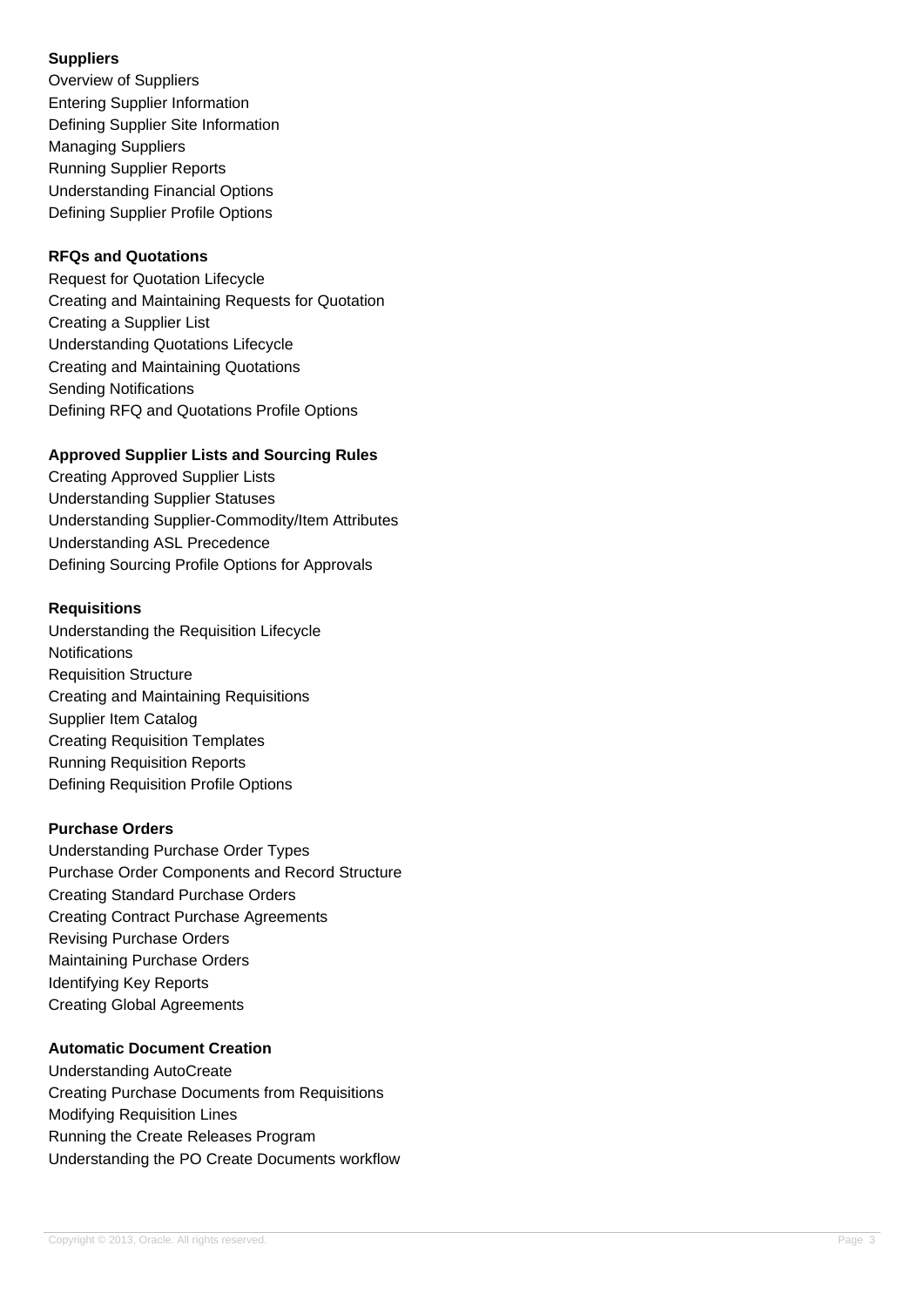## **Receiving**

Receiving Locations Receipt Routing Receipt Processing Methods Receiving Tolerances Entering Returns and Corrections Overview of Pay on Receipt Running Reports Defining Profile Options

### **Professional Buyer's Work Center**

Learning Business Benefits of the Buyer's Work Center Understanding Requisitions in the Buyer's Work Center Creating a Purchase Order in the Buyer's Work Center Purchase Agreements in the Buyer's Work Center Creating a Personalized Requisition View Understanding Implementation Considerations Using Document Styles Creating a Purchase Agreement in the Buyer's Work Center

### **Document Security, Routing and Approval**

Document Security and Access Levels Document Approval - Jobs and Positions Creating Position Approval Hierarchies Defining Document Security Levels Creating Approval Groups Defining Document Access Levels Using Oracle Workflow for Requisitions and Purchase Order Approvals Running the Fill Employee Hierarchy Process

### **Purchasing Accounting**

Overview of Purchasing Accounting Closing the PO Period Using foreign currency Purchasing Accounting Implementation Considerations Setup options Accrual Reconciliation Process

### **Setup Steps**

Setting Up Document Sequences Setting Up Key Profile Options Setting Up Descriptive Flexfields Defining Purchase Order Matching and Tax Tolerances Defining Approval Groups and Assignments Defining Purchasing Options Setting Up Sourcing Rules and Assignments Performing Additional System Administration

### **Purchasing Administration**

Maintaining Oracle Purchasing Database Records Using Mass Update on Purchasing Documents Using Purchasing MassCancel